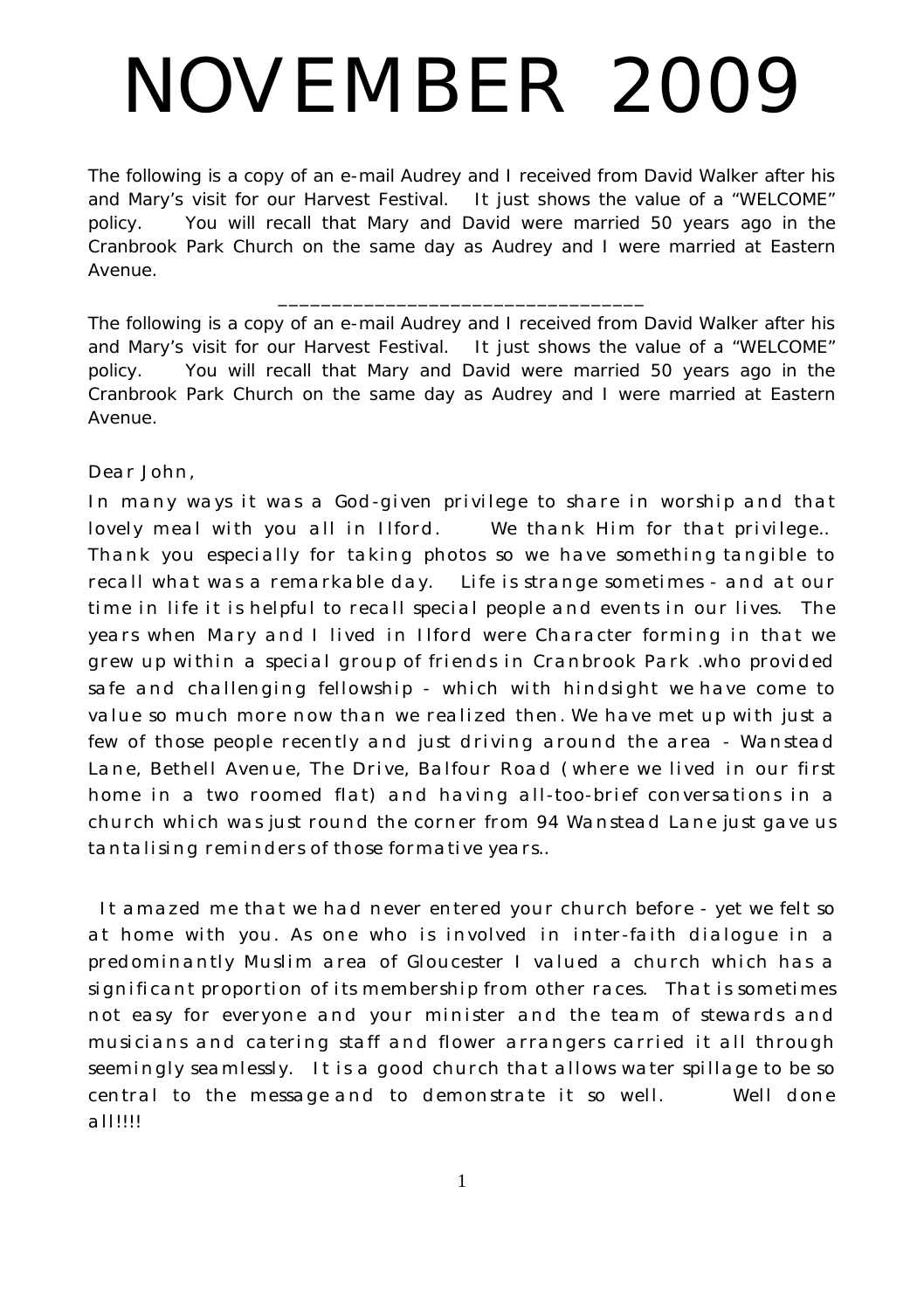Several people said that they remembered my Dad - I detected that was because he was out-spoken. I have grown to value his courage and wisdom more over the years, in ways I sometimes rejected then! Jesus was challenging and said outrageous things. My Dad learnt those attributes but he also showed the LOVE of Jesus through his ministry and life as a Christian Counsellor - and by the book which he wrote just before his death - "The Church of Judas".\* A shocking title - but with many truths within it which many of us could do well to face today. Amazingly Epworth enabled it to be published - recognising that the core of the book had truths ahead of his time.

We are especially grateful to **Barbara Foster** and her family for enabling us to celebrate "Back-to-Church Sunday" in an amazingly lovely way. The day confirmed for us the greatness of our "God of Surprises". We were especially pleased to meet up again with **Sister Felicity Young** and to recall how through Cranbrook Park Youth activities we not only had many laughs — but we were wonderfully nurtured, challenged and loved. Friends of those days went many different ways - but though our paths never crossed again - they almost did as God took us into similar Christian Caring directions. I thank Him that at those pearly gates St Peter will not demand our denominational ID cards!

We thank you all for GREAT Christian hospitality - and for a minister who gets down on his knees to wipe the floor and talk to children! May God continue to richly bless your whole Christian Family. Keep singing!

In Christian Love, MARY and DAVID WALKER

David sent us a copy of his father's book "The Church of Judas" which has been placed in the Church library for anyone to borrow and read.

There are so few former Cranbrook Park members, with whom we are in touch, apart from those who have become members at The Drive - **Maisie, Lottie, Josie** and family**, Peter and I and our family and Maureen Bird,** who was very much in touch before moving to Hampshire to be more accessible to her two sons.

In fact, Maureen kept one morning a week open to friends from the Cranbrook Park days for many years, after they became "Young Wives" instead of "Youth Club"! I was particularly pleased that my cousin, **Felicity** was free to join us for the service as well as the lunch. Felicity was an enthusiastic member of the Youth Club during her teen-age years. There was plenty of reminiscing at our table over lunch, which, by the way, was delicious!

It's incredible to think that we have met up after 50 years, remembering those happy times, and thanking God for our church and all those who have kept it alive down the years.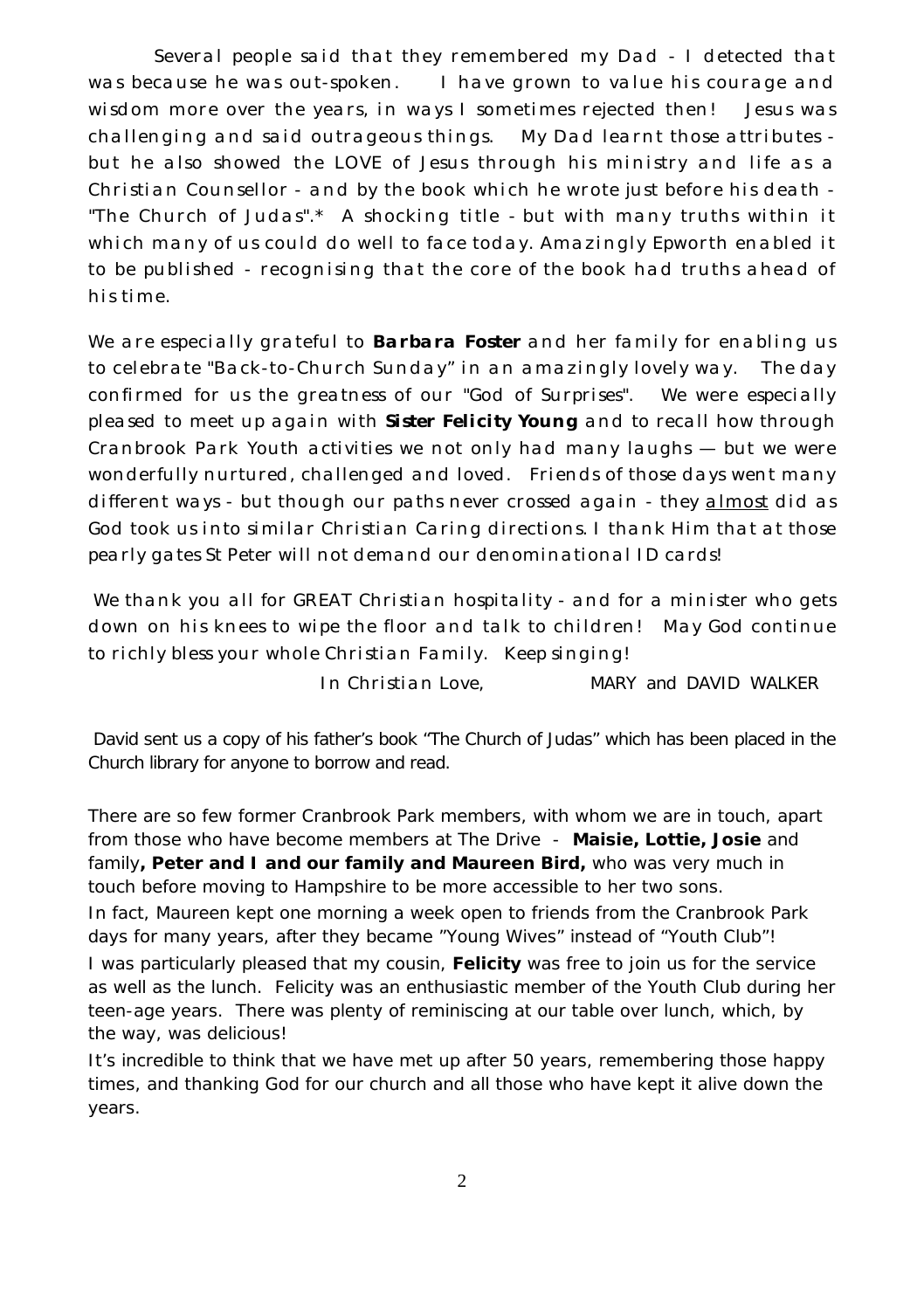We pray that our children and grandchildren will remember their happy times in this church, or others, with memories which will remain with them for the rest of their lives.

#### BARBARA

## **Now for the birthdays**

We send Birthday greetings to Amy McGinley, who will be 17 on 16<sup>th</sup>. November, and to **Rochelle Inbakumar,** who will be 7. With our love, BARBARA

**THE REV. STEPHEN POOLE** has undergone a routine heart operation, which went well. Stephen is now at home and will be convalescing for four weeks. We wish him well and remember him in our prayers.

**Diane and Jeremy** thank everyone who sent cards and good wishes on the occasion of their Silver Wedding Anniversary at the end of September.

**Message from VI COLE** Thank you for the Harvest Gift – it was very welcome.

I would also like to say how uplifting it was to receive so many visits and cards while I was in Hospital and the Home.

#### **BARBARA**

# **JMA PRESENTATION SERVICE**

Please join us for our JMA PRSENTATION SERVICE ON 15<sup>TH</sup> November led by Stephen when certificates and badges will be presented to our JMA members:

**Charlotte Alder, Theodora Garner, Rochelle Inbakumar, Jenny Runeckles, and Tim Wright.**

# **ALL AGE WORSHIP**

The All Age Worship service last month was conducted by Mr. Ian Sheach on the theme of Communication.. In the discussion group a poem from childhood remembered and recited word perfect by Maisie Mitchell, which we all felt reminded us that in trying to communicate our faith we must be prepared to listen as well as speak. Here is that poem:

A wise old owl lived in an oak,

The more he heard, the less he spoke.

The less he spoke, the more he heard.

Let's emulate this wise old bird. FS

## **CHURCH FELLOWSHIP**

In October we had a visit from Mr. Stan Crees who told us about the work of OPERATION AGRI which is a Christian charity working to bring basic medical, sanitary and farming help to central American countries. We were told about the work in Nicaragua, with very informative illustrations. Operation Agri is also active in other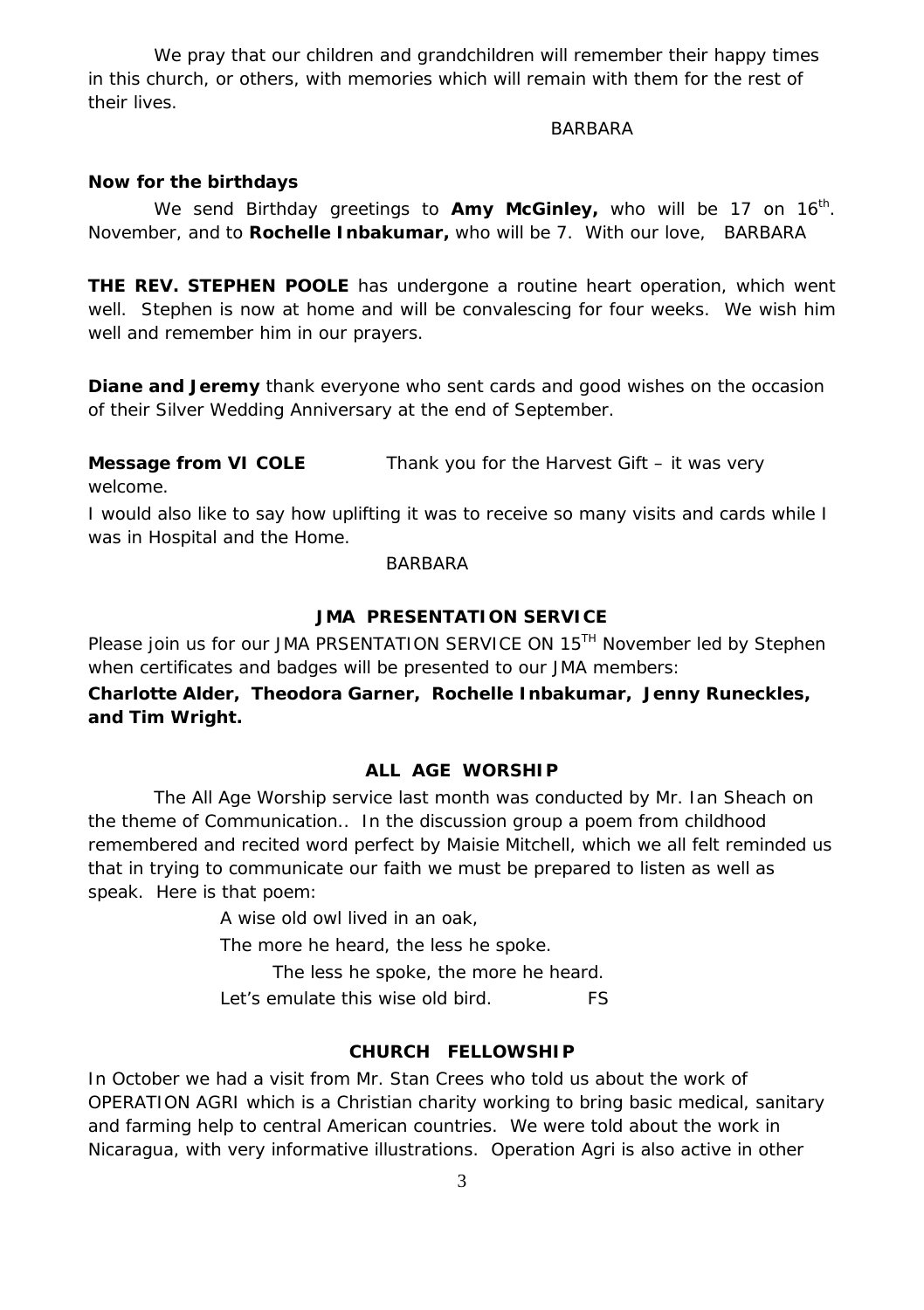parts of the world, and Mr. Crees said that he would be able to come and talk about the work in Nepal at a later date.

The meeting ended with a prayer written by Hilary Stevens. Those of us who were present felt it ought to be included in this report to which Hilary agreed. -

*"Lord, we could have been born anywhere in the world, into any century, past or present. Into any faith, or none. We could at this moment be gazing at the desolation of our homes in the Phillipines, Samoa or Indonesia with friends and families lost and our future hopes in ruins. Only an accident of birth brought us to this place at this time and we know how very fortunate we are.*

*"A week ago we were celebrating Harvest and we had much to celebrate. But why don't you give everyone a Harvest, Lord. Only you can send the sun and the rain. In parts of Africa the crops have shrivelled and died and the animals have become skeletons. Lord this is an age of techno logy, of easy communication and you have given us the ability to make the desert blossom, to reclaim the swamps and make barren land fertile. Yet in the EEC we can see the obscenity of milk poured down the drain and fruit left to rot on the trees because it is not worth harvesting. It seems madness and an evil madness at that, for you do give everyone a Harvest - the one you give to us is not ours but yours to be shared..*

*"Lord, we acknowledge our guilt that we in the developed world are taking far more than our fair share of what you have given. Strengthen the resolve of all Christians to put pressure on Governments and all who have the power to change things for the better and may we always give of our own money generously.*

*And Lord, we rejoice at those who go abroad at great cost to themselves to take your story to what we used to think of as lands afar but which are now so familiar to us on the TV screens in our living rooms.*

*"And we pray for ourselves that in grace we may live out the life of Jesus to the best of our ability just where we are. For it is a frightening thought that those we meet day by day may never come to know you unless they do so through us.*

*Amen"*

Our next meeting is on Tuesday November 3<sup>rd</sup>. at 8.00 pm in the Church Parlour when Lorna Wright will tell us about her trip to India with a Wanstead High School party, which included some climbing in the foothills of the Himalayas. There are plenty of photographs to see. Do come along. Lifts available on request. FS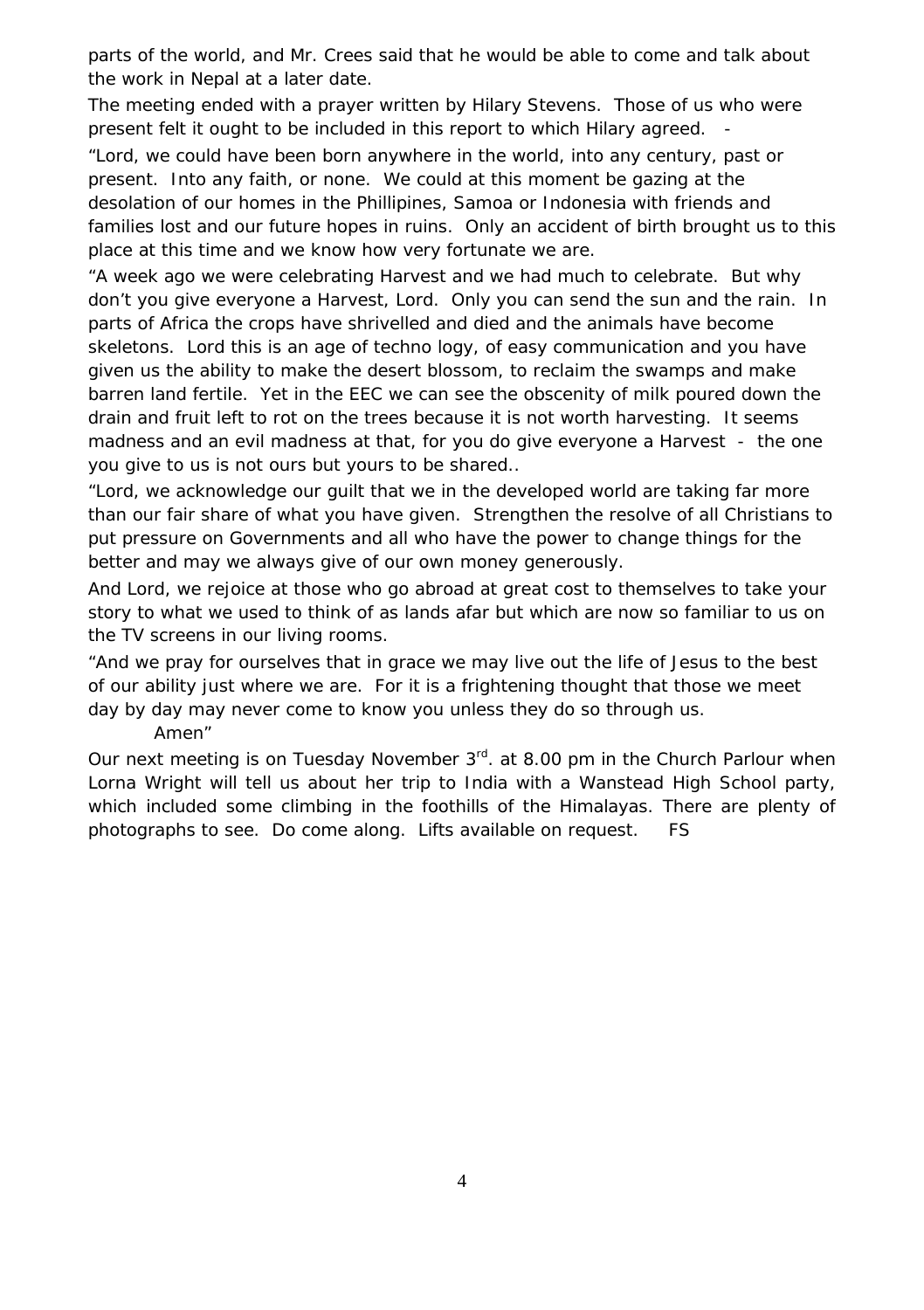# **"RAYSIN HOPE"**

It is now a year since Ray passed away and we are furthering our wish to support people with brain tumours by setting up a charity in his name. Thank you for your love and prayers through the past 18 months.

# COFFFE MORNING **S A T U R D A Y 28TH N O V E M B E R 10.00 am - 12 noon C H U R C H P A R L O U R** You are invited to join us as we launch our FUNDRAISING to support people with brain tumours. All proceeds from the Coffee Morning will be shared between **"RAYSIN HOPE"** AND The Drive Church Development Fund

# ANNE DELLOW and FAMILY

# **C H U R C H C O U N C I L**

The Church Council met on Thursday 8th October 2009.

The Chairman was our minister, Revd Stephen Normanton, and there were 18 members present.

Various reports were given.

Matters from the Circuit Committee are mentioned in the Plan. We are seeking a Minister to replace Revd Stephen Normanton and a Probationer to replace Revd Marie Whitcombe. Revd Stephen Poole is to be appointed Superintendent Minister from 1st September 2010. Senior Stewards will look at the profiles of ministers available.

The manse at Morley Road is to be sold and a new property bought at the new London Rlverside area (Creekmouth). The house will remain the property of the Circuit and we will charge rent. A worship centre, supported by Methodists, Anglicans and the Salvation Army is to be built near the school. A worker will be appointed for three years initially.

Stephen Froggatt received a unanimous vote to be a candidate for the ministry. The final decision will be taken by the Methodist Church next spring.

From the Finance Committee Peter Foster circulated copies of the accounts and went through them. He pointed out that we were on a cheap rate for gas for the first three months, but now we are on a competitive rate, hence the substantial rise in the cost. He drew attention to the big rise in revenue for lettings. Freewill offerings are up, both cash and envelopes, so the overall situation is that we are better off than last year.

From the Property Committee Jeremy Foster reported that we spent more than our budget. The choir vestry roof cost over £5,000, which was an unexpected item,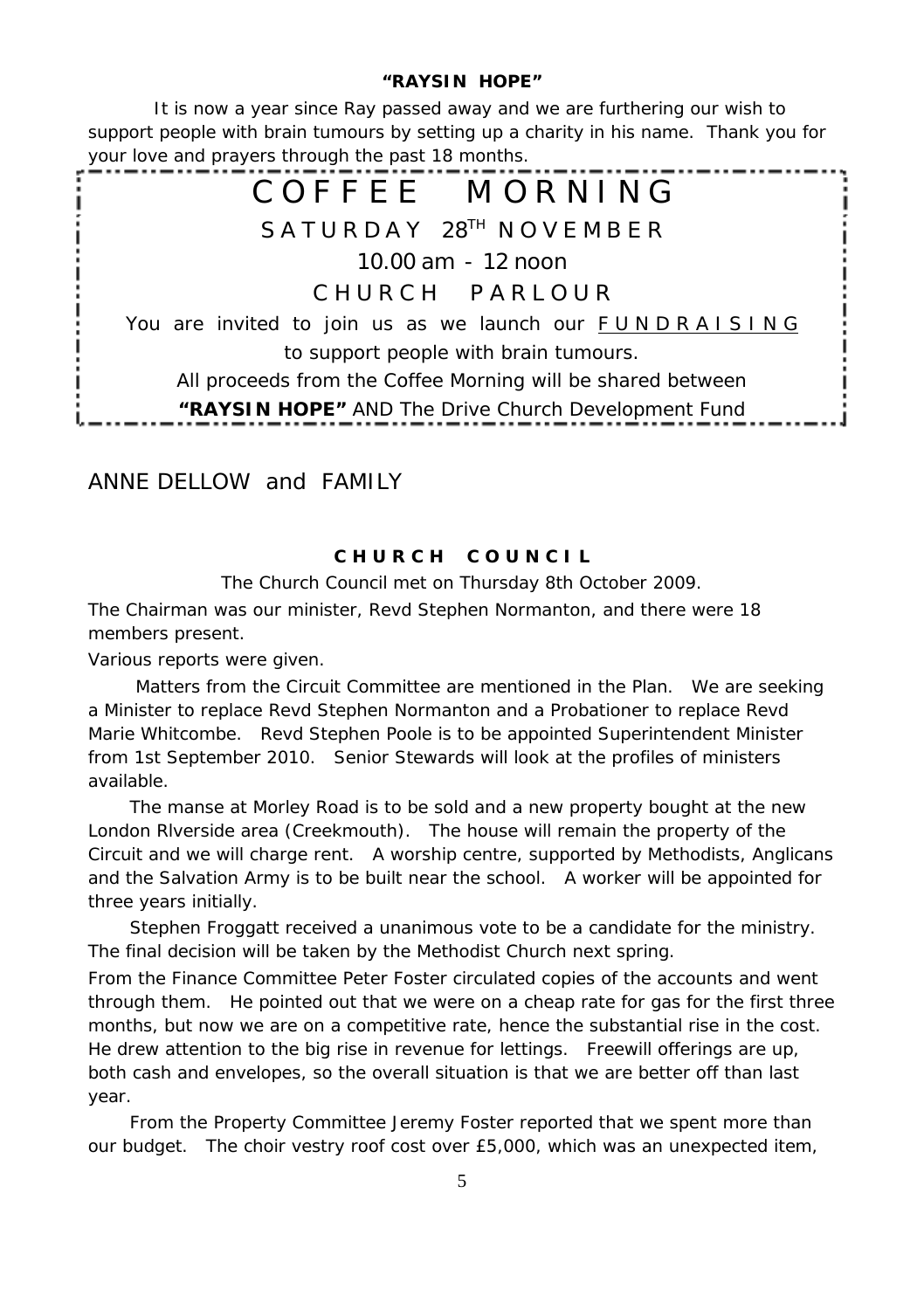there was water through the church roof, the Cranbrook Room needed re-flooring, a fire warning system was installed, so the expenditure was more than expected. Jeremy outlined where we are now. The main item is £4,400 for re-surfacing the hall floor. There are miscellaneous items - decorating etc. and beyond that regular maintenance - fire alarm, organ, boiler, gas, totalling £880.

The Property Committee proposed £10,150 for this year's budget, which the Council approved.

Jeremy asked for support for the next Work Morning on 14th November and said the help is appreciated.

There had been a review of the Church Life Committee, which had not met this year, but Peter Foster reported that he intends to get it going again and they will meet on a six-month basis. They will meet on 4th November. The purpose of the Church Life Committee is for an overview of the life of the church and its committees - to know what is going on, to manage the routine life of the church. A diary is produced, showing the programme of all the church activities. All church organisations have a representative on the committee, but work is often limited because they don't always come. The Church Life Committee is open to all but representatives are needed from all organisations.

A Creative Planning Group now meets periodically, convened by Anne Warden. This grew from the earlier workshops on church development and growth, and particularly following the visit of Paul Kybird. The aim is to try new things, to put into practice what Paul Kybird said. Flyers have been given to user groups advertising festivals and special occasions; 'coffee stops' at Christmas and Easter have been offered to people waiting at the bus stop; a Christmas Tree Festival is being arranged, which is hoped will raise money for the Development Fund.

A Church Brochure has been printed at a cost of £350. It is a fluid group, open to new ideas, and will be in contact with the Church Life Committee. The group wished to be recognized by the Church Council, and its existence was duly noted.The next meeting of the Church Council is on Thursday 25th February 2010. KATHLEEN TAYLOR

# **CHURCH WEBSITE NEWS**

Following the All Age Worship and Learning service in October when a number of us met to learn more about the Methodist Church Website and our own church website there have been a number of additions to The Drive website.

On the Home Page at present we have 'clickable links' which will take you straight to two sections of the Methodist Church website;

- On-line Bible Study
- St.Pixels On-line church this is a 'virtual church' offering prayer, Bible **Study**
- and worship throughout the week. This might be particularly appealing to those with internet access who have to miss a 'live' Sunday service in church.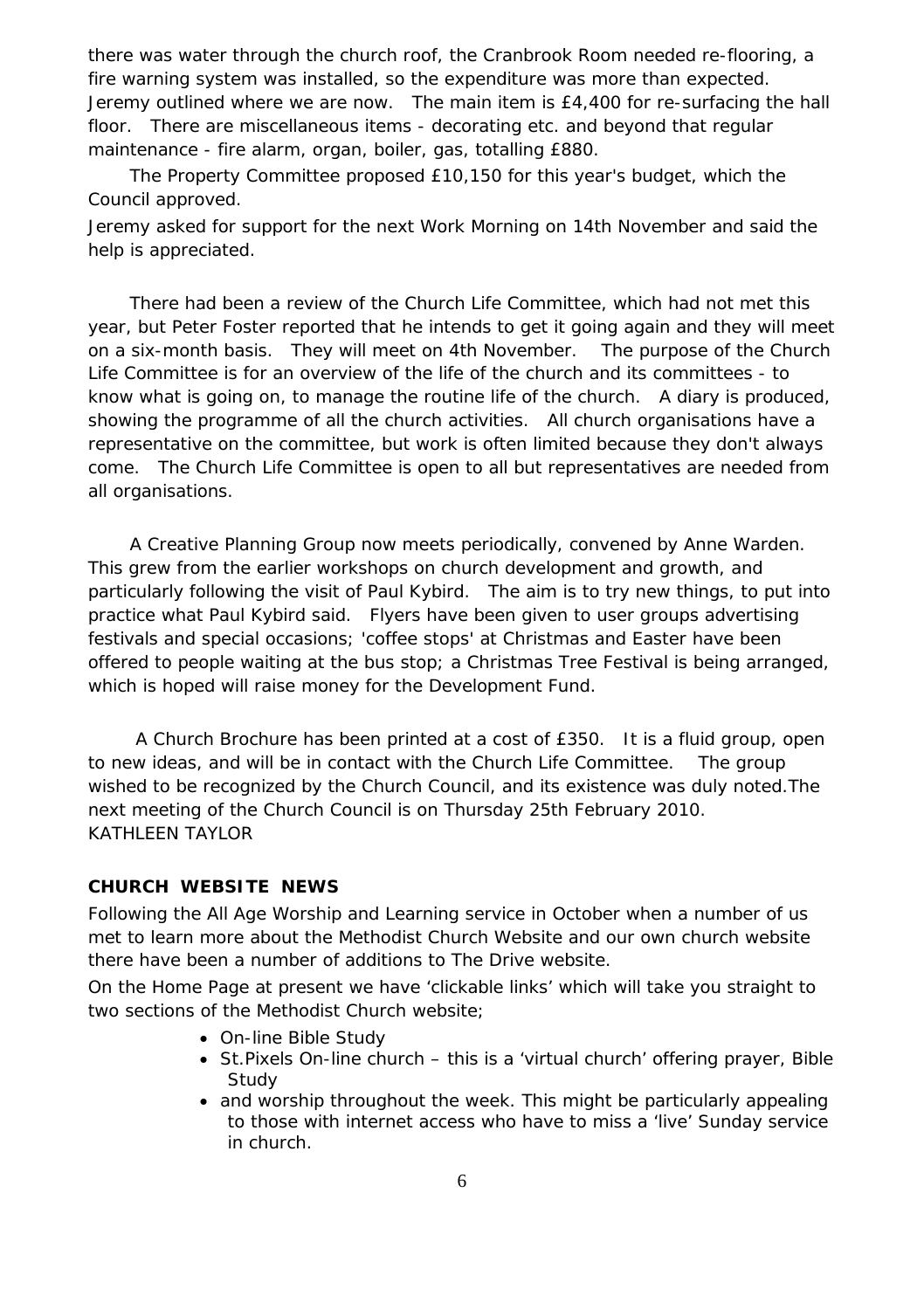Once these temporary links have been removed fr om the Home Page they can also be found in the …Prayer and Worship€ section of The Drive website. In addition, we have another new feature in this section of sermon notes kindly provided by Antonia Olujinmi entitled …What the Preacher Said€. It is hoped th at in the coming months we can also add a feature on the Bible passages which have been used during Sunday worship.

It is important that the website is developing in this way as it should be something which is continually changing and evolving. We often in clude reports and photographs on recent church events such as Harvest Festival and Sing Hallelujah. It would be good to receive more regular reports from members of the congregation, or your prayers and, perhaps, thoughts on matters which interest or conce rn you. Please just let me have items for the website at any time.

To visit the website go to www.the -drive -methodist [-ilford.org.uk](www.the-drive-methodist-ilford.org.uk) ANNE WARDEN

WORK MORNING - Saturday 14 <sup>th</sup> Novembe r 10.00 am There will be some indoor cleaning and light gardening jobs - do come, and help to get the work done. JEREMY

PETER SHARP has kindly offered his car and himself to drive church friends to meetings and events around the Circuit and beyond. Just phone Peter and he can tell you if he is free to transport you !

Thanks, Peter

# N E W S L E T T E R

I expect that you have heard that Frank and I have decided that the

December09/January 10 Newsletter will be our last . We have enjoyed our joint ef forts - preparing and typing, for many years, but we feel that an enthusiastic, younger editor is now needed !

This was discussed at the last Church Council meeting, and the idea of a group effort was raised. Do speak to Stephen or Hilary if you are inte rested in filling this post. For a few years Betty Griffiths typed our Newsletter, and I enjoyed going through it with her every month, as I did with Frank

Of course for many years we have relied on Audrey and John printing and producing our very smart Ne wsletter . They have agreed to continue with this part of the job. Many thanks to everyone for your news and reports, all these years. BARBARA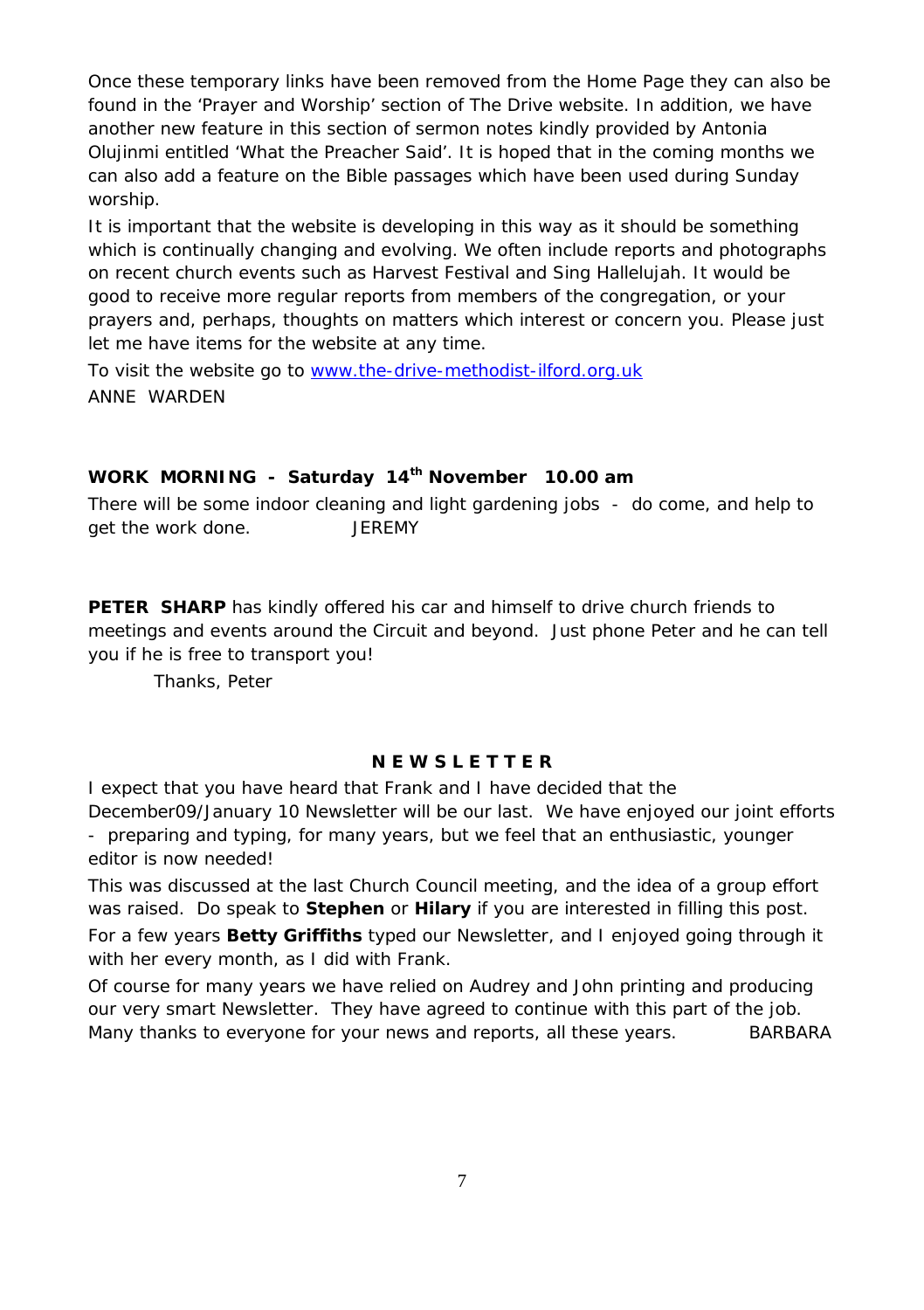Councillor Kumar writes:

€ Redbridge residents are being invit ed to discuss the Government•s vision for care in the future .

€The National Big Care debate is giving people across the country the opportunity to have their say on a new government paper about care called *f* Shaping the Future of Care Together•.

€The paper sets out a vision to build a National Care Service that is fair, simple and affordable for all adults in England with options for th e service reform, and how the new system could be organised and paid for.

€The consultation covers three areas;

The visio n for the future - How to deliver the vision - Funding options. The vision highlights six key areas including the importance of prevention services, ensuring care and support needs are assessed in the same way where ever you live and providing person alised care and support for those who need it.

€Redbridge is holding an event for residents to debate the suggestions on Wednesday November 4  $t$ <sup>th</sup> at 10.00 am at The Sir James Hawkey Hall, Woodford Green. The feedback will be used to prepare a local response t o the consultation questions.

€The Big Care Debate , running until November 13 is an opportunity for everyone to have their say on a change in the way care is delivered , something which will have a major impact some day in most people•s lives as individuals or carers...

Visit <www.careandsupport.direct.gov.uk> to find out more information about the debate and to have your say directly to the department of Health .

# WANTED - A SUITABLE PIANO!

Yinka would like to find a suitable piano for her little girl, who wo uld like to have lessons on the piano. Please telephone if you can help. Thankyou FOUND -

In a pew in church, a nice white and gold pen, with the names •Maurice and Sheila, embossed on it, together with •Golden Wedding Anniversary 14 th May 2008. Pleas e speak to one of the stewards if you know the owner. Thankyou

# CHRISTMAS TREE FESTIVAL .

We are looking forward to our first Christmas Tree Festival which will be a will be a new venture for the church. If it is to be a success then we will  $\mathbb{R}$  is need the whole church t o be involved as far as is possible. So, how can you help ?

- ð· Jo Wright is gathering together a large team to help with the catering. We will be serving tea, coffee and, of course, mince pies throughout the festival, as well as, simple lunches.
- $\ddot{\text{o}}$  Philippa Nor manton is organising additional fund -raising activities f how many Smarties in a jar, tombola etc.
- ð· Janet and Roy Brunnen are organising the raffle. This will be held during the Concert for Christmas on Saturday 19 th December in aid of Haven House. They

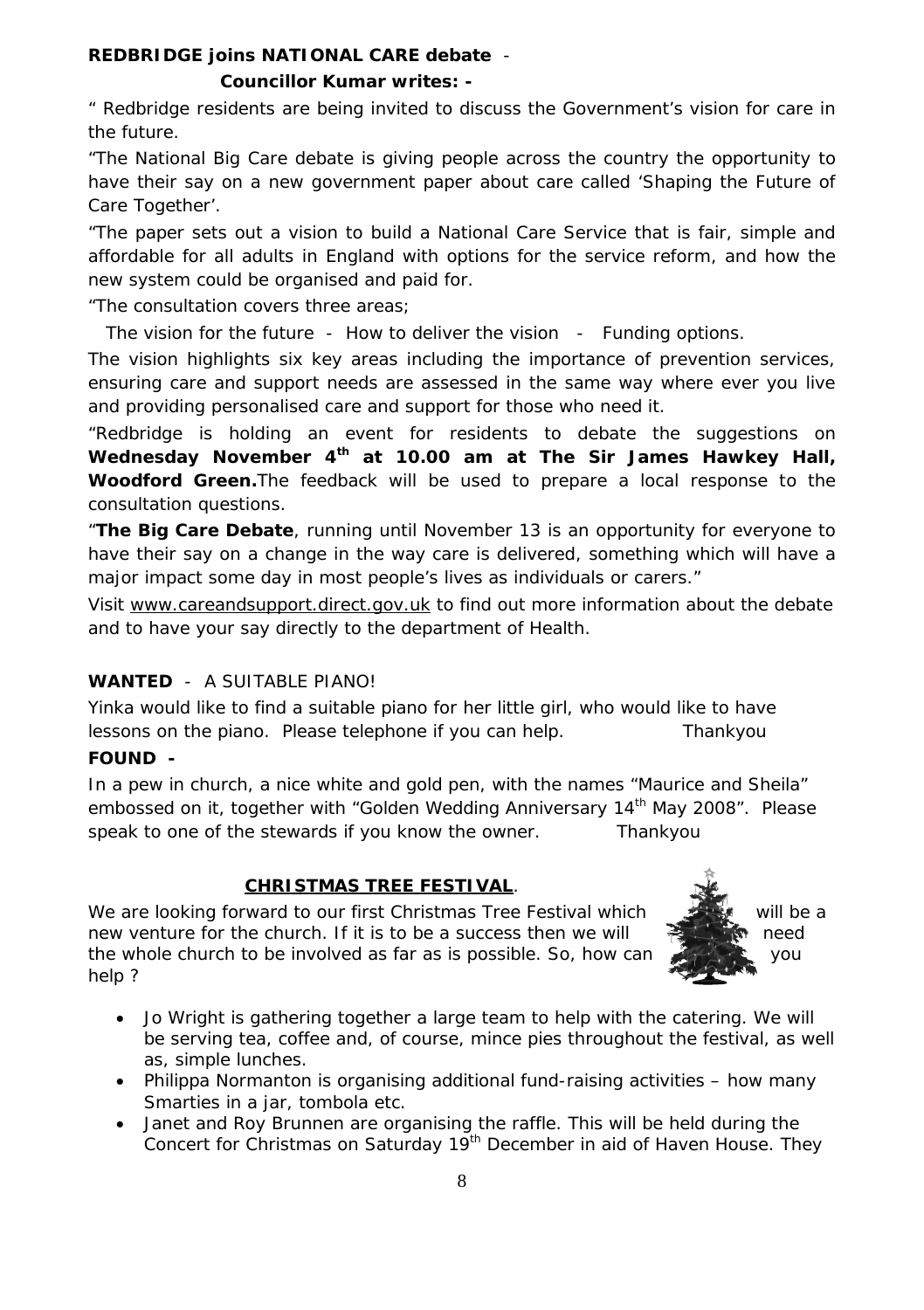would like about 10 prizes in total and would welcome any donations. One suggestion is that we could make up a Christmas hamper which could consist of small non-perishable items donated by several people. Any spare prizes could be used in the tombola. Please remember that we cannot have any alcoholic prizes.

 I will be organising a team of stewards to welcome people to the Festival and to be in the church to speak to our visitors. Throughout the Festival we will need about 6 stewards an hour. If you can help with stewarding please sign the sheet in the main foyer.

If you can help with any of these activities please speak to the people concerned. It will be a hectic few days and many of us will be trying to 'wear several hats' so don't forget to allow yourself some breaks – time for a drink, some lunch and to enjoy the Christmas trees yourself !

The timings for the festival are as follows;

| Friday 11 <sup>th</sup> December   | 6.00-9.00 pm $-$ setting up.                   |
|------------------------------------|------------------------------------------------|
| Saturday 12 <sup>th</sup> December | 11.00 am to 5.30 pm - Christmas Tree Festiva   |
| Friday 18 <sup>th</sup> December   | 7.00-9.00 pm - Christmas Tree Festival         |
| Saturday 19 <sup>th</sup> December | 11.00 am to 5.30 pm - Christmas Tree Festival  |
| Saturday 19 <sup>th</sup> December | 7.00-9.00 pm - Concert for Christmas in aid of |
|                                    | Haven House. Entry by programme on sale in     |
|                                    | advance.                                       |
| Saturday 2 <sup>nd</sup> January   | 10.00 am - 12.00 noon - taking down.           |
|                                    |                                                |

The proceeds of the Christmas Tree Festival which will come from donations, fundraising activities and the refreshments will be aid of the Church Re-Development Fund.



This is a fantastic opportunity for us to increase our presence in the area and to share the message of Christmas. Please do your best to help in any way that you can, no matter how great or small your contribution, and make this a special Christmas at The Drive. Thank you. **ANNE WARDEN** 

> *Please re-read Stephen's October Letter, which will tell you all about the Festival. Editor*

# **CATERING FOR THE CROWDS!**

On both weekends of the Christmas Tree Festival we are serving lunches, and refreshments throughout the day.

Is anyone willing to make soup for the lunches?

Also, can anyone help with serving the refreshments?

I am making up a rota of people to help. If you can help for an hour or so on the  $12<sup>th</sup>$  or  $19<sup>th</sup>$  December, it will be appreciated. Please see me if you can help.

JO WRIGHT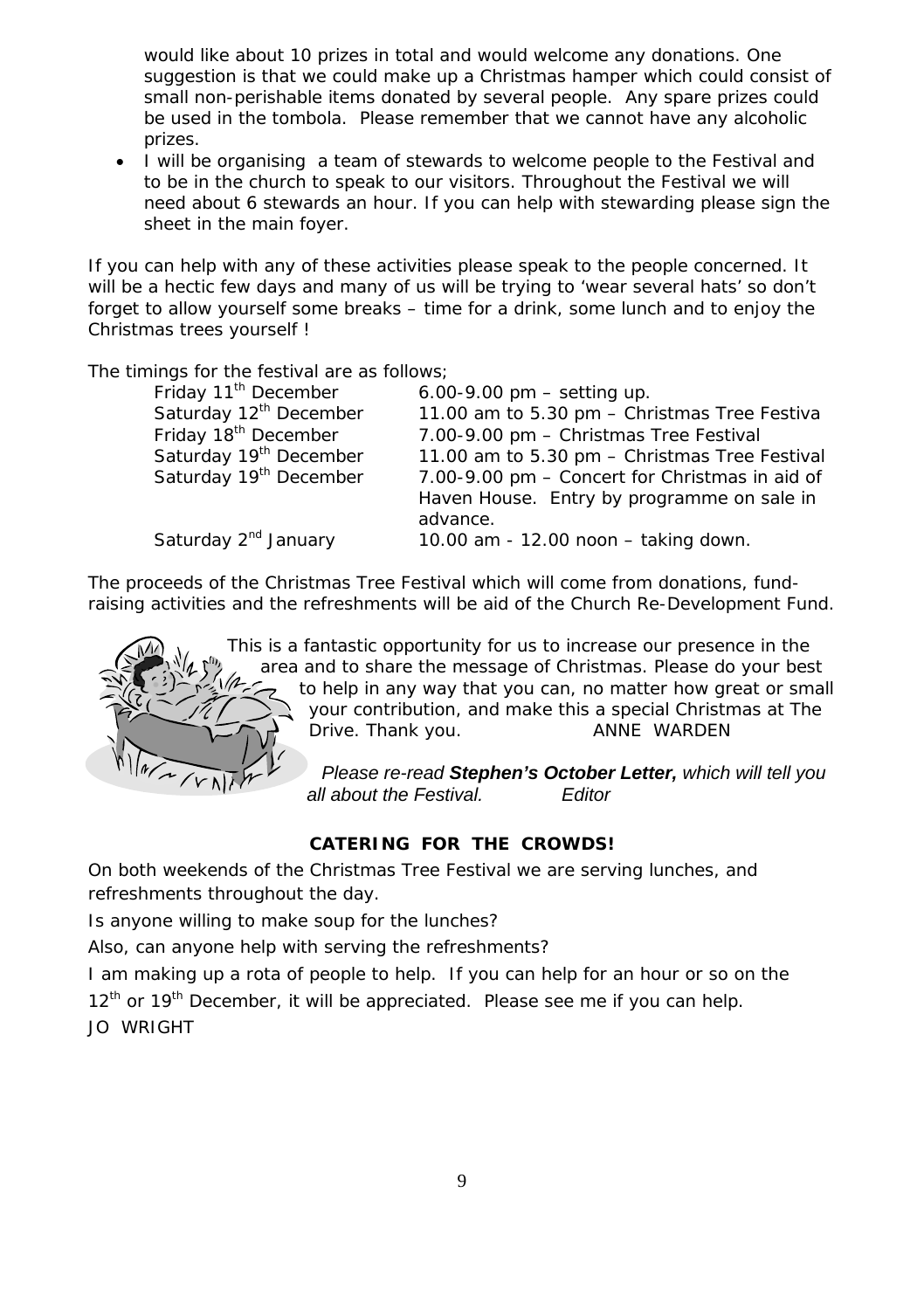# **CHRISTMAS BOX APPEAL**

A few people have asked if we are going ahead this year with Christmas Box Appeal. We are not collecting boxes this year because we felt we would concentrate on our Christmas Tree Festival.

Thank you for asking! JO WRIGHT

**MATERIAL FOR THE DECEMBER 09 – JANUARY 10 ISSUE OF THE NEWSLETTER SHOULD BE GIVEN TO BARBARA FOSTER BY SUNDAY NOVEMBER 15 OR PLACED IN THE FOLDER IN THE VESTRY.**

# **DIARY NOVEMBER 2009**

| <b>SUN</b>  | 1  |                                 | ALL SAINTS' DAY                                                                                                                                                                              |
|-------------|----|---------------------------------|----------------------------------------------------------------------------------------------------------------------------------------------------------------------------------------------|
|             |    | 10.45 am                        | Rev. Stephen Normanton - All Age Worship                                                                                                                                                     |
|             |    | 6.30 pm                         | Rev. Stephen Normanton - All Saints' Day remembrance service at The Drive                                                                                                                    |
| <b>TUES</b> | 3  | 8.00pm                          | Church Fellowship<br>- Lorna Wright talks about her trip to India                                                                                                                            |
| <b>WED</b>  | 4  | $2.30 \,\mathrm{pm}$<br>8.00 pm | Women's Fellowship - Rev. Stephen Normanton<br><b>Church Life Committee</b>                                                                                                                  |
| <b>THUR</b> | 5  | 8.00 pm                         | <b>Choir Practice</b>                                                                                                                                                                        |
| <b>SUN</b>  | 8  | 10.45 am                        | <b>REMEMBRANCE SUNDAY</b><br>Mr. John Nicholls                                                                                                                                               |
| <b>WED</b>  | 11 | $2.30 \,\mathrm{pm}$            | Women's Fellowship - Frank Sayers - "Felix & Karl"                                                                                                                                           |
| <b>THUR</b> | 12 | 8.00 pm                         | <b>Choir Practice</b>                                                                                                                                                                        |
| FRI         | 13 |                                 | Coffee Morning at The Red House                                                                                                                                                              |
| <b>SAT</b>  | 14 | 10.00 am                        | Work morning - see page 6                                                                                                                                                                    |
| <b>SUN</b>  | 15 | 10.45 am                        | <b>JUNIOR MISSION FOR ALL</b><br>Rev. Stephen Normanton & Family Communion Collection at Communion for St. Francis<br>Hospice.<br>Material for the December/January Newsletter due in today) |
| <b>WED</b>  | 18 | $2.30 \,\mathrm{pm}$            | Women's Fellowship - Brian Grinham with slides of Ireland                                                                                                                                    |
| <b>THUR</b> | 19 | $8.00 \,\mathrm{pm}$            | <b>Choir Practice</b>                                                                                                                                                                        |